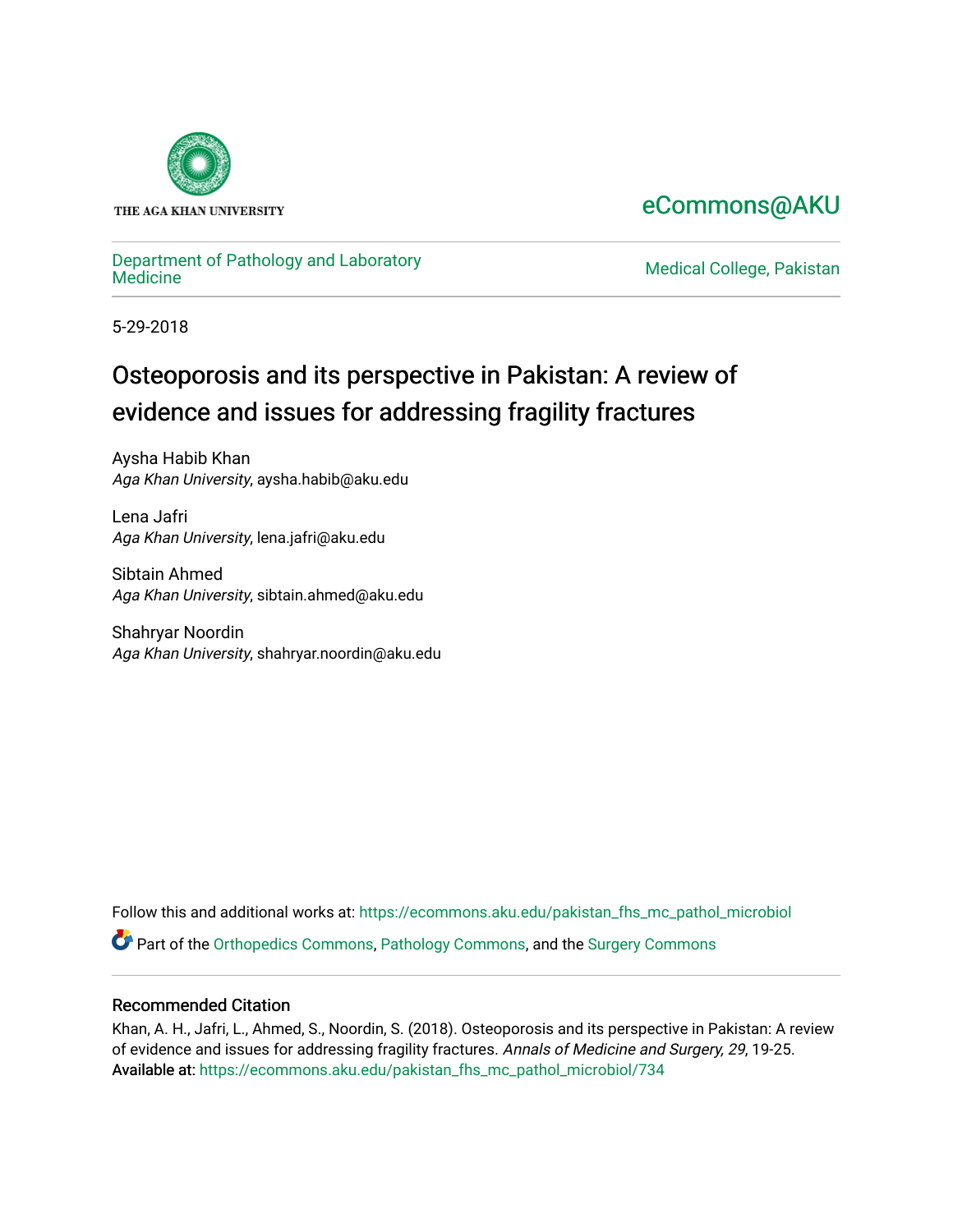

Contents lists available at [ScienceDirect](http://www.sciencedirect.com/science/journal/20490801)

Annals of Medicine and Surgery



journal homepage: [www.elsevier.com/locate/amsu](https://www.elsevier.com/locate/amsu)

### Review

### Osteoporosis and its perspective in Pakistan: A review of evidence and issues for addressing fragility fractures



Aysh[a](#page-1-0) Habib Khan<sup>a,[∗](#page-1-1)</sup>, Lena Jafri<sup>a</sup>, Si[b](#page-1-2)tain Ahmed<sup>a</sup>, Shahryar Noordin<sup>b</sup>

<span id="page-1-0"></span>a<br>Department of Pathology & Laboratory Medicine, Aga Khan University, Pakistan

<span id="page-1-2"></span>b Department of Surgery, Aga Khan University, Pakistan

#### ARTICLE INFO

Keywords: **Osteoporosis** Fragility fractures Risk factor Fracture risk assessment tools Pakistan

#### ABSTRACT

Despite major advances in osteoporosis diagnosis and treatment, low rates of investigating and treating osteoporosis in patients with fragility fracture are reported in Pakistan. Cost of therapies, time and cost of resources for diagnosis, concerns about medications and lack of clarity regarding the onus of responsibility to undertake this care, are some of the barriers to osteoporosis identification and treatment. Data from our part of the world on osteoporosis as well as on fragility fractures is sparse. This review addresses the current screening and diagnostic strategies for osteoporosis and reviews the existing literature to highlight the issues prevalent in our society on this major public health problem.

#### 1. Introduction

National Institute of Health (NIH) consensus development panel defines osteoporosis as a systemic skeletal disorder characterized by compromised bone strength predisposing to an increased risk of fracture, where bone strength is reflected by integration of bone density and bone quality [[1](#page-6-0)]. Osteoporotic fractures or fragility fractures are low trauma fractures occurring with a force equal to or less than falling from standing height. This definition arises because a normal human being ought to be able to fall from standing height without breaking any bones, and a fracture therefore suggests weakness of the skeleton. Pain and disability are the potential outcomes. Quality of life is affected with dependence on others [\[2\]](#page-6-1) [[3](#page-6-2)].

Despite major advances in osteoporosis diagnosis and treatment, low rates of investigating and treating osteoporosis in patients with fragility fracture have been reported internationally [\[4](#page-6-3)–7]. Practicing patterns in the diagnosis and treatment of osteoporosis after a fragility fracture [[8](#page-6-4)],have shown that patients with fragility fractures are usually not always investigated or treated for the underlying osteoporosis. The rate of investigation of osteoporosis by bone densitometry has also been low. Even in the studies that reported high rates of osteoporosis diagnosis (35–100%), there was only moderate use of pharmacological and life style intervention. Studies on barriers to osteoporosis identification and treatment identifies cost of therapies, time and cost of resources for diagnosis, concerns about medications and lack of clarity regarding the responsibility to undertake this care, as some of the issues [[8](#page-6-4)[,9\]](#page-6-5).

Data from our part of the world on osteoporosis as well as on

fragility fracture is sparse. Even in developed countries where osteoporosis is widely recognized, the practicing pattern of physicians in screening, diagnosing and then treating fragility fractures with focus on osteoporosis needs a lot to be done [[8](#page-6-4)[,10](#page-6-6),[11\]](#page-6-7). This review addresses the current screening and diagnostic strategies for osteoporosis and reviews the existing literature to highlight the issues prevalent in our society on this significant public health problem.

#### 2. Methodology

Articles from Google scholar were selected by using the search terms "Osteoporosis", "osteopenia", "fracture risk assessment", "fragility fracture", "risk factors for osteoporosis", "bone turn over markers", "vitamin D" and "bone health" in "Pakistan". Inclusion criteria were articles published in English in peer-reviewed journals, from Pakistan ranging from 1990 to 2017. The articles were further filtered in a team meeting, keeping in view the ideology behind this narrative review, i.e., current screening and diagnostic strategies for osteoporosis and review of the existing literature to highlight the issues prevalent in our society on this major public health problem.

#### 2.1. Osteoporotic fracture risk assessment

Clinical history, physical examination and routine x-rays diagnose osteoporosis in its advanced stages. Occurrence of first fracture in a previously asymptomatic individual is often the first indication for the presence of osteoporosis. First fracture is a major risk factor for

<span id="page-1-1"></span><sup>∗</sup> Corresponding author. Department of Pathology & Laboratory Medicine, Aga Khan University, Stadium Road, P.O. Box 3500, Karachi, Pakistan. E-mail address: [aysha.habib@aku.edu](mailto:aysha.habib@aku.edu) (A.H. Khan).

<https://doi.org/10.1016/j.amsu.2018.03.019>

Received 12 September 2017; Received in revised form 5 March 2018; Accepted 17 March 2018

2049-0801/ © 2018 The Authors. Published by Elsevier Ltd on behalf of IJS Publishing Group Ltd. This is an open access article under the CC BY-NC-ND license (http://creativecommons.org/licenses/BY-NC-ND/4.0/).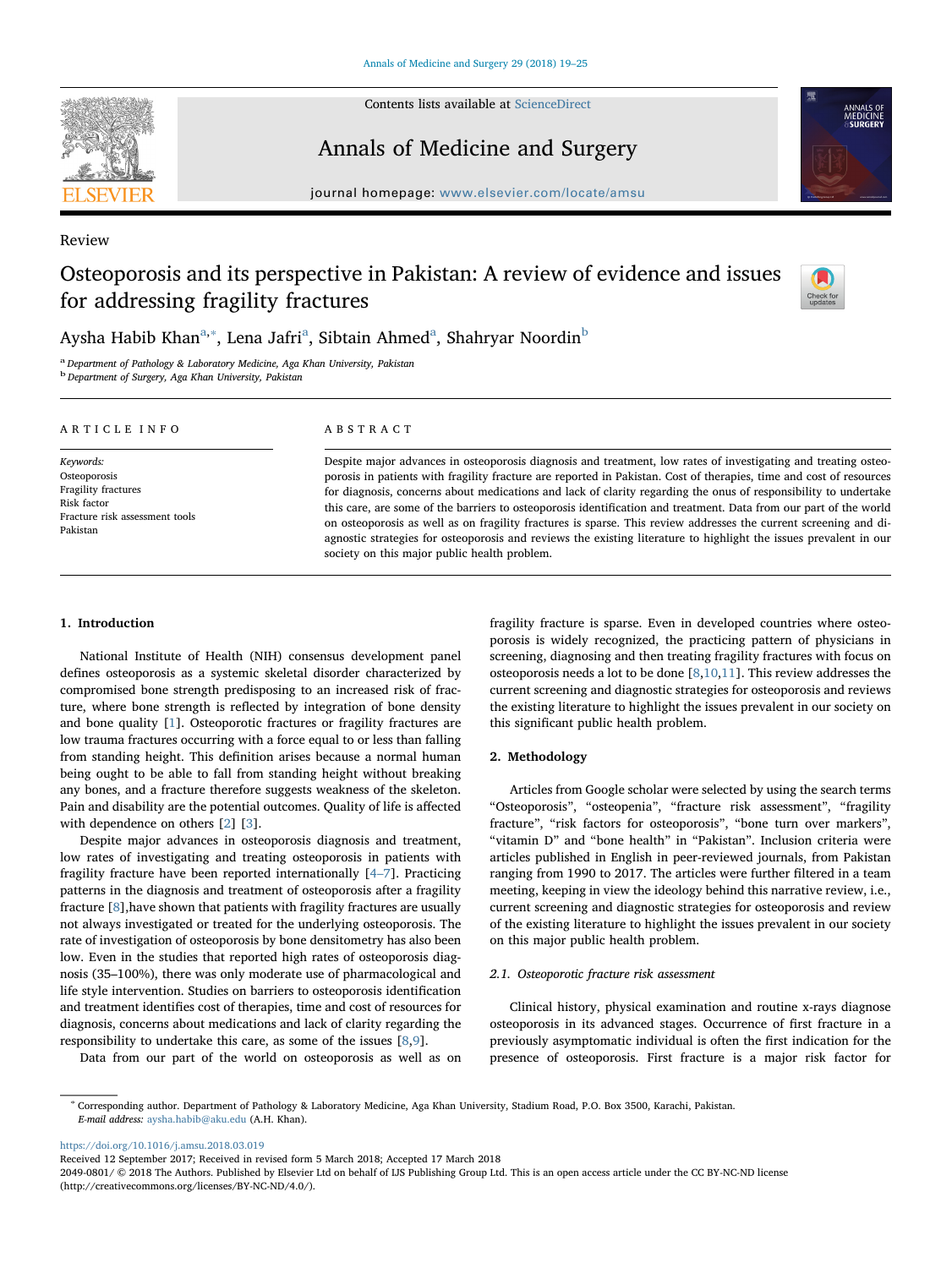#### <span id="page-2-0"></span>Table 1

| Clinical evaluation of bone health based on risk factors. |
|-----------------------------------------------------------|
|-----------------------------------------------------------|

| Risk factors for low bone mass                                                                                                                                                                                                                                                                                                                                                                                                                                                                                                                                                                                                                                                                                                      | Risk factors for fall                                                                                                                                                                                                                                                                                                                                                                                                                                                               | Risk factors for<br>fracture                                                                                                                                                                                                                                                      |
|-------------------------------------------------------------------------------------------------------------------------------------------------------------------------------------------------------------------------------------------------------------------------------------------------------------------------------------------------------------------------------------------------------------------------------------------------------------------------------------------------------------------------------------------------------------------------------------------------------------------------------------------------------------------------------------------------------------------------------------|-------------------------------------------------------------------------------------------------------------------------------------------------------------------------------------------------------------------------------------------------------------------------------------------------------------------------------------------------------------------------------------------------------------------------------------------------------------------------------------|-----------------------------------------------------------------------------------------------------------------------------------------------------------------------------------------------------------------------------------------------------------------------------------|
| <b>Intrinsic Causes</b><br>Age (x2 risk/decade)<br>Female gender<br>Caucasian or Asian ethnicity<br>Thin body build (body mass<br>index $<$ 20)<br>Previous fragility fracture<br>(x10 risk of future fracture)<br>Low trauma fracture in first<br>degree relative<br><b>Endocrine Causes</b><br>Premature menopause<br>$(< 45$ years) – natural or<br>surgical<br>Previous amenorrhea ( $> 6$<br>months duration)<br>Cushing's syndrome<br>Hyperparathyroidism<br>(primary or secondary)<br>Hypogonadism<br>Thyrotoxicosis<br>Gastrointestinal and<br>nutritional factors<br>Life style<br>Low level of physical<br>activity<br>Poor calcium intake<br>(< 0.5 g/d)<br>Alcohol excess $($ > 14 units/<br>week)<br>Cigarette smoking | Fragility fracture<br>Reduced Vision<br>Orthostatic<br>hypertension<br>Pain<br>Impaired ambulation<br>and/or balance<br>Muscle weakness<br>Depression<br>Long term disability<br>Living alone<br>Use of drugs:<br>sedatives, diuretic or<br>anti-arrhythmic<br>Foot problems<br>(bunions, toe<br>deformities, ulcers,<br>deformed nails)<br>Improper use of<br>assistive device<br>Extrinsic factors:<br>Lack of stair<br>handrails, Lack of<br>bathroom grab bars,<br>Dim lighting | Low bone mineral<br>density<br>Advancing age<br>Prior fracture<br>Family history of<br>osteoporosis or<br>fragility fracture in a<br>first degree relative<br>Current smoker<br>Low body weight<br>Falls<br>Sarcopenia<br>Dementia<br>Chronic illnesses<br>Use of corticosteroids |

subsequent fractures and therefore the ultimate goal is to diagnose osteoporosis even before first fracture occurs. The value of bone densitometry in the management of individual patients is as a measure of risk and not as either or diagnostic criterion. Low bone mineral density (BMD) cannot always translate into enhanced fracture risk. Information on bone mass should be added to information on clinical risk factors and non-skeletal risk factors like potential to fall should be balanced against the benefits and risks of the intervention considered.

A number of BMD-independent risk factors for insufficiency fractures are now recognized. It is important to differentiate risk factors for low bone mass from risk factors for fracture and risk factors for falling ([Table 1](#page-2-0)). None of the risk factors predict bone mass with sufficient accuracy in an individual patient. The best combination of risk factors accounts for 20% variability in bone mass and provide information about the risk of osteoporosis. They are used to target individuals for further investigations (BMD and bone turnover marker) and treatment. They also provide an opportunity to discuss with the patient those factors (life style and secondary causes of osteoporosis) that can be eliminated or altered.

The limited accuracy of BMD alone to predict fractures has led to the development of fracture risk assessment tools that utilize the combination of bone density and clinical risk factors to improve fracture risk prediction. The fracture risk assessment tools qualitatively predict the 10-year fracture probability of hip and major osteoporosis related fractures and can be used to define cost effective intervention strategies for primary and secondary fracture prevention. Available major osteoporosis screening instruments and algorithms include WHO Fracture Risk Assessment Tool (FRAX), the Garvan Institute fracture risk calculator (Garvan) and QfractureScores (Qfracture), simple calculated osteoporosis risk estimation (SCORE), Age, BOdy size, No Estrogen (ABONE), OSteoporosis Index of RISk (OSIRIS), Study of Osteoporosis Fractures-Study Utilizing Risk Factors (SOFSURF), osteoporosis self-assessment tool (OST), National Osteoporosis Foundation

(NOF) guidelines, Weight-Only–EPIDOS (WO-E) and Osteoporosis Risk Assessment Instrument (ORAI) [12–[25\]](#page-6-8). Most of these are based on non-Asian populations. Unfortunately no such tool is available for Pakistan where the risk factors are different from the Caucasians. Osteoporosis screening questionnaires have thus far not been validated in Pakistani community.

#### 2.2. Value of bone mineral density

The definition of osteoporosis developed for World Health Organization (WHO) is based on bone densitometry. Normal bone mass is defined as BMD above or below 1 standard deviation (SD) from the premenopausal mean value (T-score), osteopenia as BMD below -1SD but above −2.5 SD and osteoporosis is as BMD below −2.5SD [[26,](#page-6-9)[27](#page-6-10)]. These definitions are used to provide diagnostic labels, but not necessarily indications for intervention.

It is useful for fracture risk assessment as BMD is correlated with bone; for each SD decrease in BMD there is an approximately two fold increase in risk of fracture, depending on site of measurement and the technique used [\[28](#page-6-11)]. Quantitative assessment of bone mass by DXA allows serial monitoring of patients. In untreated patients, significant loss may be an indication for treatment and is associated with an increased fracture risk. In treated patients, DXA is used to monitor response to therapy. An increase in BMD or stable BMD is encouraging and is associated with fracture risk reduction. Further evaluation is considered for those who are losing BMD. The National Osteoporosis Foundation (NOF), American College of Obstetricians and Gynecologists and International Society for Clinical Densitometry (ISCD) recommend BMD testing for women  $\geq 65$  years of age and for younger women with high risk of fracture [[29\]](#page-6-12). Monitoring for treatment effects is recommended 1–2 years after starting or changing therapy, with consideration of longer testing intervals once a favorable treatment effect is confirmed. [Table 2](#page-2-1) shows the indications for BMD testing as per ISCD recommendations. The ISCD official position states that intervals between BMD testing should be determined according to each patient's clinical status.

#### 2.3. Value of bone turnover markers

High bone turnover as estimated by biochemical markers is associated with an increased rate of bone loss, and predicts the risk of fracture independently of BMD [\[30](#page-6-13)–32]. Markers of bone turnover can be allocated into two groups: markers of resorption and markers of formation. The primary markers of bone formation are total alkaline phosphatase, the bone isoenzyme alkaline phosphatase, osteocalcin, and the procollagen propeptides of type I collagen. The odds ratio for hip fracture seems to be increased around 2 fold in those with normal BMD but bone turnover biochemical marker above the premenopausal range [\[33](#page-6-14)]. Several assays are currently available that measure bone turnover markers. These assays measure collagen breakdown products and other molecules in blood and urine released from osteoclasts and

#### <span id="page-2-1"></span>Table 2

Indications for bone mineral density (BMD) testing.

Women aged 65 and older Post-menopausal women under age 65 with risk factors for fracture Women during the menopausal transition with clinical risk factors for fracture, such as low body weight, prior fracture, or high risk medication use Men aged 70 years or older Men under age 70 with clinical risk factors for fracture Adults with a fragility fracture Adults with a disease or condition associated with low bone mass or bone loss Adults taking medicine associated with low bone mass or bone loss Anyone being considered for pharmacologic therapy Anyone being treated, to monitor treatment effect

Anyone not receiving therapy in whom evidence of bone loss would lead to treatment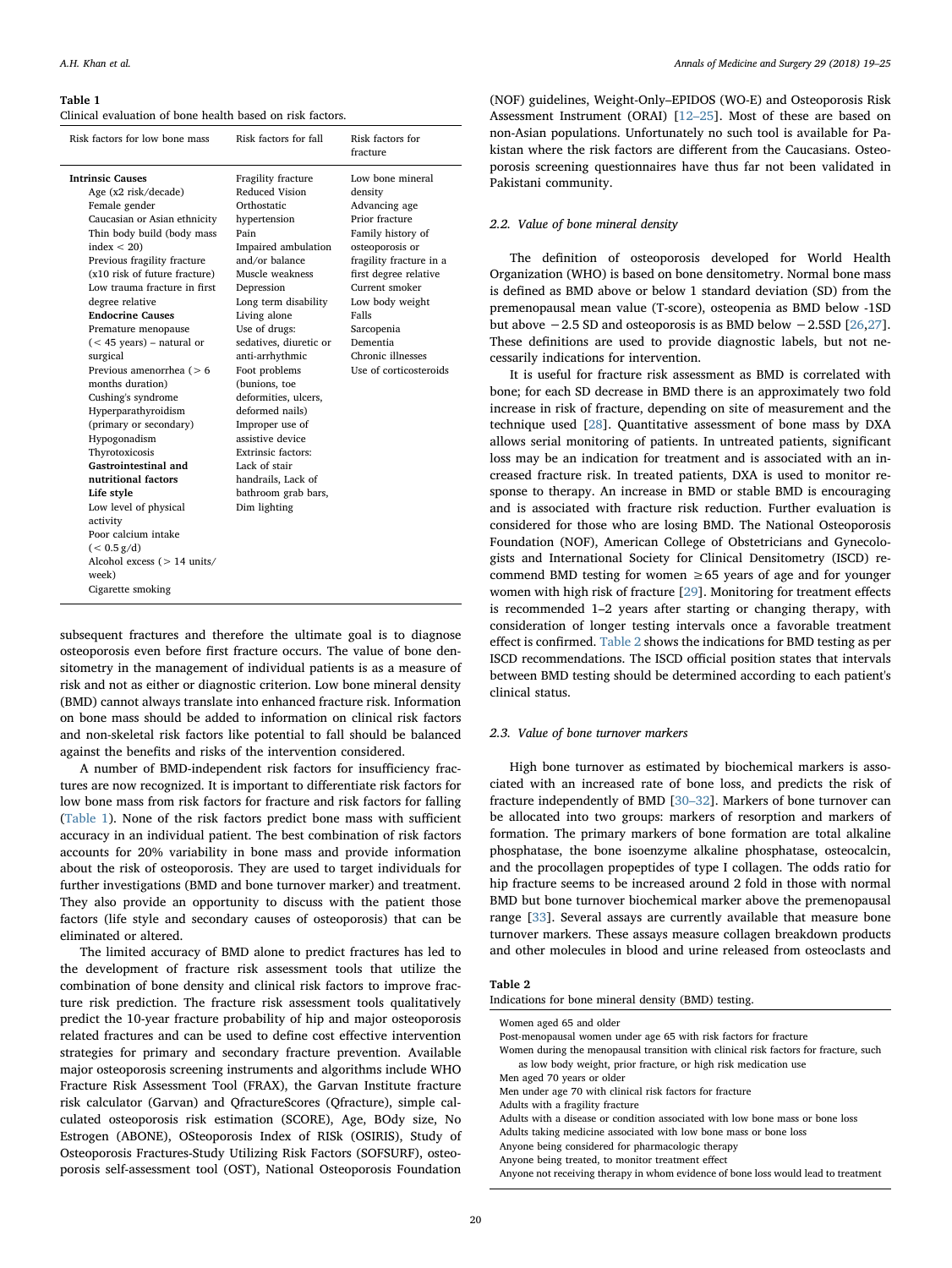<span id="page-3-0"></span>

| Table 3               |      |                            | Studies done on bone health statuses reported from different health centers                    | of Pakistan.                           |                            |                                                                                                                                  |                               |                                                                                                                                                                                                                           |                         |
|-----------------------|------|----------------------------|------------------------------------------------------------------------------------------------|----------------------------------------|----------------------------|----------------------------------------------------------------------------------------------------------------------------------|-------------------------------|---------------------------------------------------------------------------------------------------------------------------------------------------------------------------------------------------------------------------|-------------------------|
| [Reference]<br>Author |      | Year Location              | Subjects/Age                                                                                   |                                        | <b>BMD</b> testing<br>tool | Prevalence                                                                                                                       | T scores                      | Risk Factors evaluated                                                                                                                                                                                                    | Follow-up<br><b>DXA</b> |
| Naeem [51]            | 2015 | Karachi                    | Post-menopausal                                                                                | 203                                    | <b>DXA</b>                 | 28.6% osteoporotic<br>44.8% osteopenic                                                                                           | Á                             |                                                                                                                                                                                                                           | Ń                       |
| Ejaz [52]             | 2012 | Karachi                    | Post-menopausal<br>Pre-menopausal                                                              | 1351<br>55                             | ultrasound<br>Heel         | 17.8% osteoporotic<br>49.3% osteoporotic<br>63.8% osteopenic<br>43.1% osteopenic                                                 | Ń                             | Daily calcium intake, 30 min or more work against per day.                                                                                                                                                                | Ń                       |
| Lowe [46]             | 2011 | Nahaqi, near<br>Peshawar   | Postmenopausal                                                                                 | 40                                     | ultrasound<br>Heel         | 27% osteoporotic<br>43% osteopenic                                                                                               | $-1.65$<br>$-2.8$<br>0.00     | Age of menopause and menarche, pregnancies, children,<br>smoking, drugs, occupation, income, 24-h dietary recall<br>history of personal fracture and of siblings, history of<br>food and physical activity recall.        | Ń                       |
| Zahoor [41]           |      | 2010 Peshawar              | Postmenopausal from outpatient<br>clinics                                                      | 240                                    |                            | 24.5% osteoporotic<br>44% osteopenic                                                                                             | Ź                             | menarche, age at menopause, reproductive history and<br>Social history, past medical history, drug history,<br>family history of osteoporosis.                                                                            | Ź                       |
| Jaleel [53]           |      | 2010 Karachi               | Obstetrics and Gynecology health<br>Females (18-80 years) visiting<br>stall at Expo Center     | <b>DZ1</b>                             | ultrasound<br>Heel         | $<$ 45 years (n = 124)<br>$>$ 45 years (n = 46)<br>26.1% osteoporotic<br>5.6% osteoporotic<br>47.8% osteopenic<br>54% osteopenic | Ń                             | Age, marital status, parity and occupation                                                                                                                                                                                | Ń                       |
| Mamji MF [47]         |      | 2010 Karachi               | Hip fracture patients (45-80 years)<br>who underwent surgery                                   | 103                                    | mentioned<br>Not           | ΧA <sub></sub>                                                                                                                   | Ń                             | History of occupation, literacy, smoking, family history of<br>osteoporosis, steroid usage, calcium intake, lactation,<br>exercise and visual impairment.                                                                 | Ń                       |
| Lateef [54]           |      | 2010 Karachi               | clinics and healthy premenopausal<br>Females from osteoporotic<br>females                      | 50                                     | ultrasound<br>Heel         | Á                                                                                                                                | Ń                             | History of fracture, diet, BMI, menarche and years since<br>menopause.                                                                                                                                                    | ХÁ                      |
| Haq [55]              | 2009 | Faisalabad                 | Postmenopausal females                                                                         | 300                                    | ultrasound<br>Heel         | 20% osteoporotic<br>44% osteopenic                                                                                               | Ź                             | Reproductive and drug history, family history of<br>osteoporosis and level of physical activity                                                                                                                           | ÁN                      |
| Hafeez [56]           | 2009 | College, Lahore<br>Medical | Healthy female volunteers                                                                      | 40 post-meopausal& 30<br>premenopausal | ultrasound<br>Heel         | density in postmenopausal<br>Lower bone mineral                                                                                  | Ź                             | Ź                                                                                                                                                                                                                         | Ń                       |
| Baig [45]             | 2009 | Karachi                    | Healthy females random sampling<br>from 800 households                                         | 925                                    | ultrasound<br>Heel         | 6.7% osteoporotic<br>32.4% osteopenic                                                                                            | Ń                             | Knowledge, attitude and practices related to menopause.                                                                                                                                                                   | Ś                       |
| Fatima [44]           | 2007 | Quetta                     | Outpatients and their attendants at<br>obs./gynae unit of Bolan medical<br>College/20-60 years | 334                                    | ultrasound<br>Heel         | 12.9% osteoporotic<br>43.4% osteopenic<br>43.7% Normal                                                                           | $-0.29$<br>$-1.68$<br>$-2.95$ | history, history of low-trauma fracture, family history of<br>Sociodemographic history, medical, smoking, menstrual<br>socioeconomic status and homeopathic medicines.<br>fracture, use of steroids, surrogate markers of |                         |

21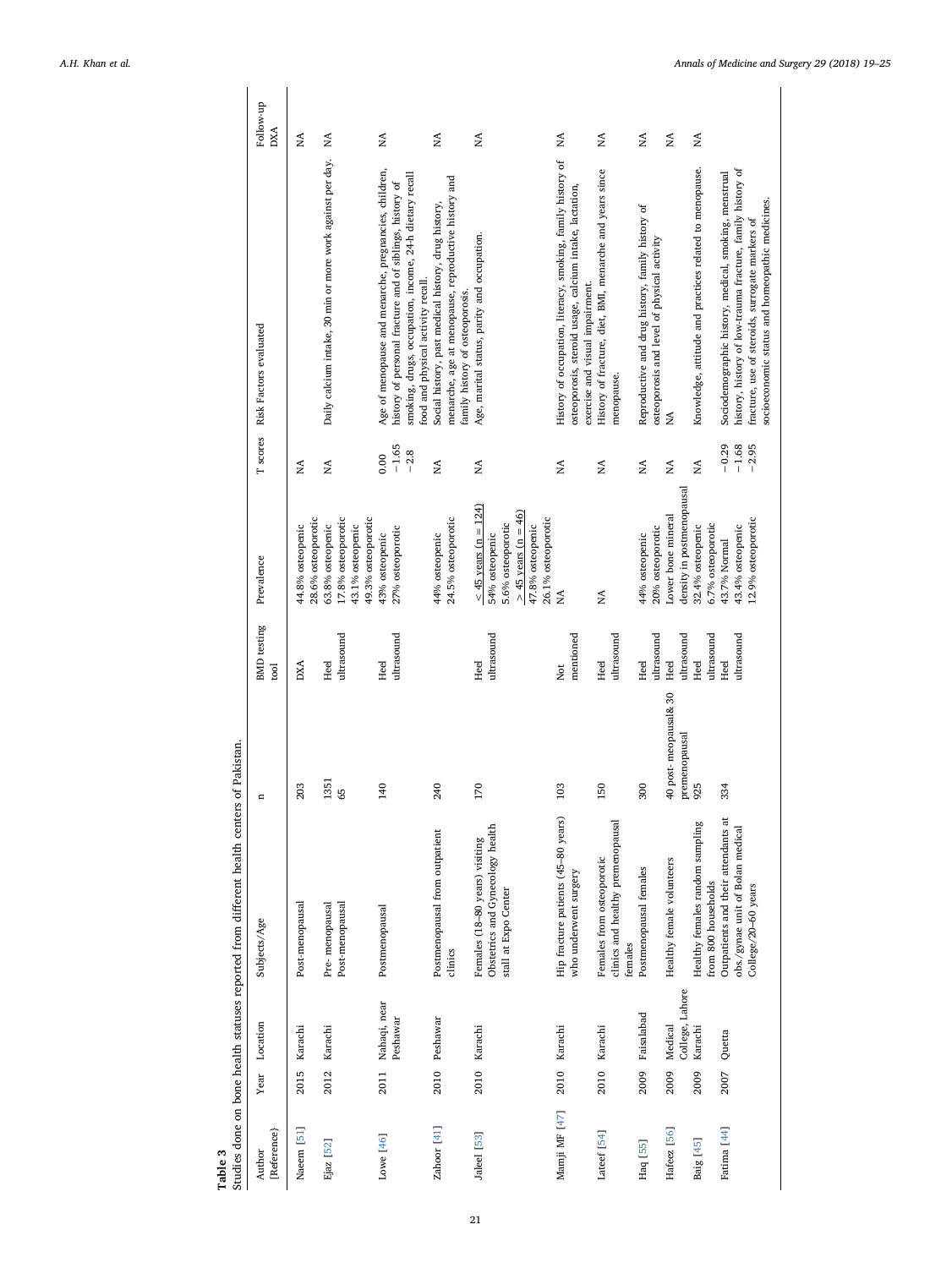osteoblasts during the process of bone resorption and formation. If bone turnover markers are used to monitor osteoporosis therapy baseline and post-treatment serum/urine samples should be obtained under standardized conditions and analysis should be performed from same laboratory.

#### 2.4. Screening for secondary causes of osteoporosis

Certain medical conditions and medications completely unrelated to osteoporosis can nevertheless have the effect of causing osteoporosis. In patients with symptomatic vertebral fractures, secondary causes of osteoporosis should be identified by careful history, physical examination and appropriate investigation. Underlying secondary causes of osteoporosis should also be sought in men and women presenting with low trauma hip and other non-vertebral fractures. Tests to exclude secondary causes of osteoporosis include complete blood count, erythrocyte sedimentation rate, serum calcium, phosphate, vitamin D, parathyroid hormone, liver and kidney function tests, serum thyroid stimulating hormone and 24-h urinary calcium levels. Routine biochemical profile is probably worthwhile, as hypocalcaemia & hypophosphatemia may indicate possible osteomalacia. In a multinational cohort study (GLOW) by Dennison et al., in 2012, it is shown that comorbidities contributed significantly to fracture risk and suggested greater awareness of the relationship between co-morbidities and fracture risk in improving fracture-prediction algorithm [[34\]](#page-6-20).

#### 2.5. Treatment goals for prevention and treatment of osteoporosis

The treatment goals in the first place include decreasing the fracture risk by stabilizing or increasing bone mass and maintaining or improving bone quality and strength. Therapy is targeted to pathophysiological risk factors for fractures such as calcium/vitamin D deficiency and factors such as estrogen deficiency that cause loss of bone mineral. Patients with osteoporosis are also at risk for fracture because of a tendency to fall; most fractures are the result of a fall onto a fragile bone. Observational studies show that low levels of physical activity and poor muscle strength are risk factors for future fracture, and randomized trials show that exercise will improve muscle strength and reduce the risk of falling [[35](#page-6-21),[36\]](#page-6-22).

There are three components to the non-drug treatment of osteoporosis: diet, exercise, and cessation of smoking. The universal recommendations for improvement of bone health from NOF include adequate intake of dietary calcium and vitamin D, regular weight bearing and muscle strengthening exercises, avoidance of smoking and excess alcohol and fall prevention in elderly. Many studies suggest that calcium and vitamin D supplementation decreases the risk of fractures. The incidence of non-vertebral fractures in 3270 ambulatory elderly women who were randomized to receive either 1200 mg of calcium and 800 IU of vitamin D or placebo; incidence of hip fractures and all nonvertebral fractures was significantly lower in the supplemented group [[37\]](#page-6-23). In a different study of 389 adults age > 65, who were randomized to receive either 500 mg of calcium or 700 units of VD daily or placebo. Treatment was associated with an improvement in BMD and a decrease in incidence of all non-vertebral fractures [\[38](#page-6-24)]. While not all randomized trials agree that treatment with calcium and vitamin D will reduce the risk of fractures, there are enough data to suggest safety and efficacy to recommend 800 Units of vitamin D and 1200 mg of calcium daily. Though the changes in BMD that occur with treatment with calcium and vitamin D are small, but still resulted in a substantial and significant reduction in fracture risk. There is therefore speculation that treatment with calcium and vitamin D reduce the incidence of fractures by other means as well like reducing falls.

There are many things to think about when choosing the right osteoporosis treatment option such as gender, age, the severity of osteoporosis and patient's personal preference. The drugs approved for osteoporosis treatment include bisphosphonates, calcitonin, selective

estrogen receptor modulators, parathyroid hormone and RANK ligand inhibitors. Drugs approved for treatment of osteoporosis have been proven in randomized clinical trials to improve BMD and decrease the rate of non-vertebral fractures compared to calcium and vitamin D alone. Data from different trials are not directly comparable, because the clinical trials differed in number and types of patients enrolled [\[39](#page-6-25)].

#### 3. Osteoporosis in Pakistan

#### 3.1. Prevalence of osteoporosis

Due to lack of national registries and lack of published data there is a paucity of epidemiological data on osteoporosis in Pakistan. The diagnostic facilities of osteoporosis are meagre and there are limited numbers of DXA machines available only in large towns and cities. In last 5 years, several hospital based studies have shown prevalence of osteoporosis using heel ultra sound and the data on BMD using DXA is scarce. [Table 3](#page-3-0) summarizes studies done on bone health on Pakistani population in the last decade. Available evidence suggests that the burden of osteoporosis is high in this part of the world ranging from 5.6 to 17.8% in pre-menopausal females and 20–49.3% in postmenopausal females. A study conducted in Peshawar on postmenopausal women  $(n = 1000)$  for simple calculated osteoporosis risk estimation, found that 75.3% were predisposed to osteoporosis and the risk increased with age (97% in women of 75–84 years of age compared to 55% in women of 45–54 years of age) [[40\]](#page-6-26). Accurate data on osteoporosis prevalence is lacking and all these studies have used heel ultrasound and not DXA as their research tool. Almost all the studies have been reported from urban areas of the country. There are the concerns that the estimation of osteoporosis burden using available published data underestimates the number of people with the disease.

#### 3.2. Status of knowledge about osteoporosis

There is generally a low level of osteoporosis awareness in the country. Though there have been individual efforts, but no government policy and osteoporosis is still not recognized as a major health issue in Pakistan. The low awareness levels is linked to low level of education, infrequent contact with the health service, large family size and poor economic conditions. In addition, people are not aware of importance of calcium intake in peri-menopausal period [[41\]](#page-6-16). A study on healthy females attending a tertiary care hospital reported that Pakistani women from higher socioeconomic status had significantly better knowledge about osteoporosis than women of lower socioeconomic status but this knowledge did not improve life style/preventive habits for osteoporosis [\[42](#page-6-27)]. A study from a tertiary care hospital showed low rates of calcium and vitamin D supplementation for patients discharged after surgery for hip insufficiency fractures [[43\]](#page-6-28).

#### 3.3. Osteoporosis risk factors in Pakistan

There is a scarcity of solid epidemiological data on osteoporosis in Pakistan but the osteoporosis risk factors, multi-parity, increased postmenopausal years, decreased calcium intake, vitamin D deficiency and lack of physical activity are on the rise [[44](#page-6-19)[,45](#page-6-18)]. Risk factors included from research work from Peshawar included age of menopause and menarche, pregnancies, children, history of personal fracture and of siblings, history of smoking, drugs, occupation and income while the mean calcium intake in these 140 postmenopausal females was significantly lower than the World Health Organization's dietary recommended intake of 1300 mg/day [\[46](#page-6-15)].

Significant osteoporosis risk factors found in 103 post-menopausal females having hip fracture; were early menopause, longer duration of menopause, low BMI, poor socioeconomic conditions, multi-parity, smoking, illiteracy, lack of calcium supplements, injudicious use of steroids and poor visual acuity. The mean age of the study group was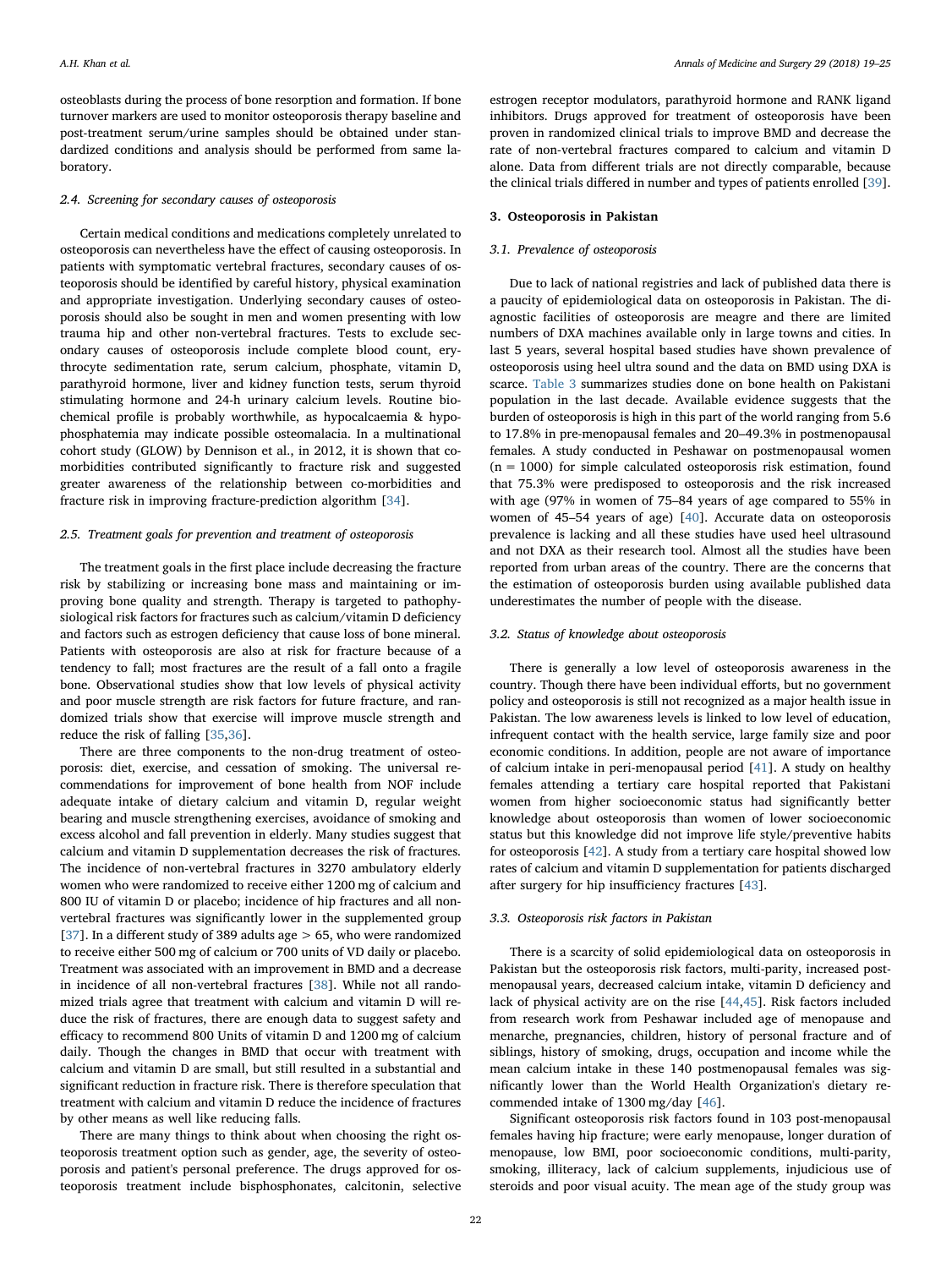64.6 years and average duration of menopause was 9.9 years and the study also reported that 70.9% women did not exercise [[47\]](#page-6-17).

#### 3.4. Bone turnover

Although relatively little is known about the osteoporosis risk factors in Indian & Pakistani, osteoporotic fractures usually occur 10–20 years earlier in Indian men and women compared with their western counterparts. In a cross sectional study the relative contributions of ethnicity, reproductive history, body size and composition, bone turnover, serum 25 OHD, dietary intake of calcium, fiber & alcohol & energy expenditure to femoral BMD & hip axis length were studied in Indians/ Pakistanis and Caucasians. Findings revealed that Indian/Pakistani women had lower BMD than their American counterparts, placing them at greater risk of fracture. Shorter hip axis length of the Indian/ Pakistani vs American Caucasians might attenuate hip fracture risk in the former group. Some of the significant contributors to proximal femur BMD were calcium intake and usual alcohol intake. Although serum 25OHD & urinary NTx concentration did not contribute to femoral BMD in the regression models, the lower serum 25OHD & higher NTx values in Indian Pakistani versus American Caucasian, respectively coupled with their lower BMD, places them at higher risk of osteoporosis. In one of our studies to assess bone health in healthy females, high bone turnover was seen with vitamin D deficiency and secondary hyperparathyroidism.

#### 3.5. Vitamin D status

The two main determinants of bone health are calcium and vitamin D. Recently, studies from different cities of Pakistan has shown very high prevalence of vitamin D deficiency and insufficiency in randomly selected healthy and patient population [\(Table 4\)](#page-5-0). According to the 'National Nutrition Survey 2011' of Pakistan, 66.2% of the non-pregnant and 68.5% of the pregnant mothers were found D deficient [\[48](#page-7-6)]. Despite ample sunshine, Pakistan has the highest rates of vitamin D deficiency worldwide. In a recent study to assess bone health in healthy adult population high bone turnover was seen in healthy premenopausal community females [[49\]](#page-7-7).

Consistent predictors of low levels of 25OHD are duration of sun exposure and practice of wearing veil. Entire need for vitamin D can be met by adequate exposure to sunlight. Exposure of arms & legs for 5–30 min (depending on time of day, season, latitude & skin pigmentation) between 10am and 3pm twice a week is often adequate. In the absence of adequate sun exposure the body depends on dietary supply for vitamin D. Unlike many Western countries that have a vitamin D food fortification policy, Pakistan does not have a mandatory vitamin D fortification policy in place. With longer exposure to UVB rays, an equilibrium is achieved in the skin, and the vitamin simply degrades as fast as it is generated.

International recommendations and guidelines regarding desirable doses and levels may not readily apply to population from our region. On the other hand the calcium intake is assessed to be low based on food frequency questionnaire.

#### 3.6. Fractures

Despite the high prevalence of osteoporosis and osteopenia in Pakistan, there is not enough information regarding the prevalence of osteoporosis-related fractures and the burden of the diseases. Published data on incidence rates for hip fractures is not available.

Mortality rates post hip fractures are not known from this region. While such rates vary between 25 and 35% in western population, they are 2–3 folds higher in Middle East. Information on social costs and quality of life is practically non-existent.

#### 3.7. Life style variables

According to The National Osteoporosis Foundation, lifestyle adoptions effect 20–40% of adult bone mass. Therefore, modification of lifestyle factors is a key strategy intended at reducing risk of osteoporosis in advanced age.

A recently published community based study from our center done on females showed that the significant predictors of vitamin D deficiency were aging, housing structure and town of residence [\[50](#page-7-8)].

#### 4. Conclusion

Economic development has resulted in rapid socioeconomic changes. Non-communicable diseases have become the leading cause of mortality and morbidity. It is important that concerned stakeholders should establish a priority list of objectives and a time table for a plan of action to develop appropriate programs and advocate for policy change, to render the diagnosis and treatment of osteoporosis accessible to all at risk. There is now sufficient evidence to develop action plans. The challenge is to stimulate young audience and to conduct effective education programs to increase general awareness of the problem. Public awareness programs regarding prevention, diagnosis and management of osteoporosis and fragility fractures should be a priority strategy.

As patients with osteoporosis-related fractures are at higher risk of subsequent re-fractures multiple programs have studied the efficacy of systems for the prevention of secondary fractures, often referred to as a fracture liaison service (FLS). Specifically, the FLS is a coordinated care model of multiple providers who help guide the patient through osteoporosis management after a fragility fracture to help prevent future fractures. Keeping in mind its efficiency and cost effectiveness Fracture Liaison Services and development of national database is also dire need of time.

#### 4.1. Recommendations

- 1) It is recommended to cater the rampant Vitamin D Deficiency and calcium intake in Pakistan through promotion of life style modification strategies and implementing food fortification policy.
- 2) Awareness campaigns at community level advocating role of physical activity in promoting bone health to create mindfulness about attaining the peak bone mass disease and its implications are needed.
- 3) Promoting osteoporosis training through medical education

<span id="page-5-0"></span>Table 4

Prevalence of vitamin D deficiency in Pakistani population residing in different geographical areas.

| Authors (ref) | Year | Place of study | Study population                   | Sample size | Vitamin D deficiency %          |
|---------------|------|----------------|------------------------------------|-------------|---------------------------------|
| Khan $[50]$   | 2012 | Karachi        | Premenopausal women from community | 305         | 90.5                            |
| Dar [49]      | 2012 | Karachi        | Premenopausal healthy women        | 200         | 82                              |
| Hossain [57]  | 2011 | Karachi        | Women in labor                     | 75          | 89                              |
| Mansoor [58]  | 2010 | Karachi        | Apparently healthy adults          | 123         | 90%                             |
| Zuberi [59]   | 2008 | Karachi,       | Ambulatory care adult patients     | 119         | 92% (female: male ratio of 5:1) |
| Masud $[60]$  | 2007 | Lahore         | Pre-menopausal women               | 195         | 81%                             |
|               |      |                |                                    |             |                                 |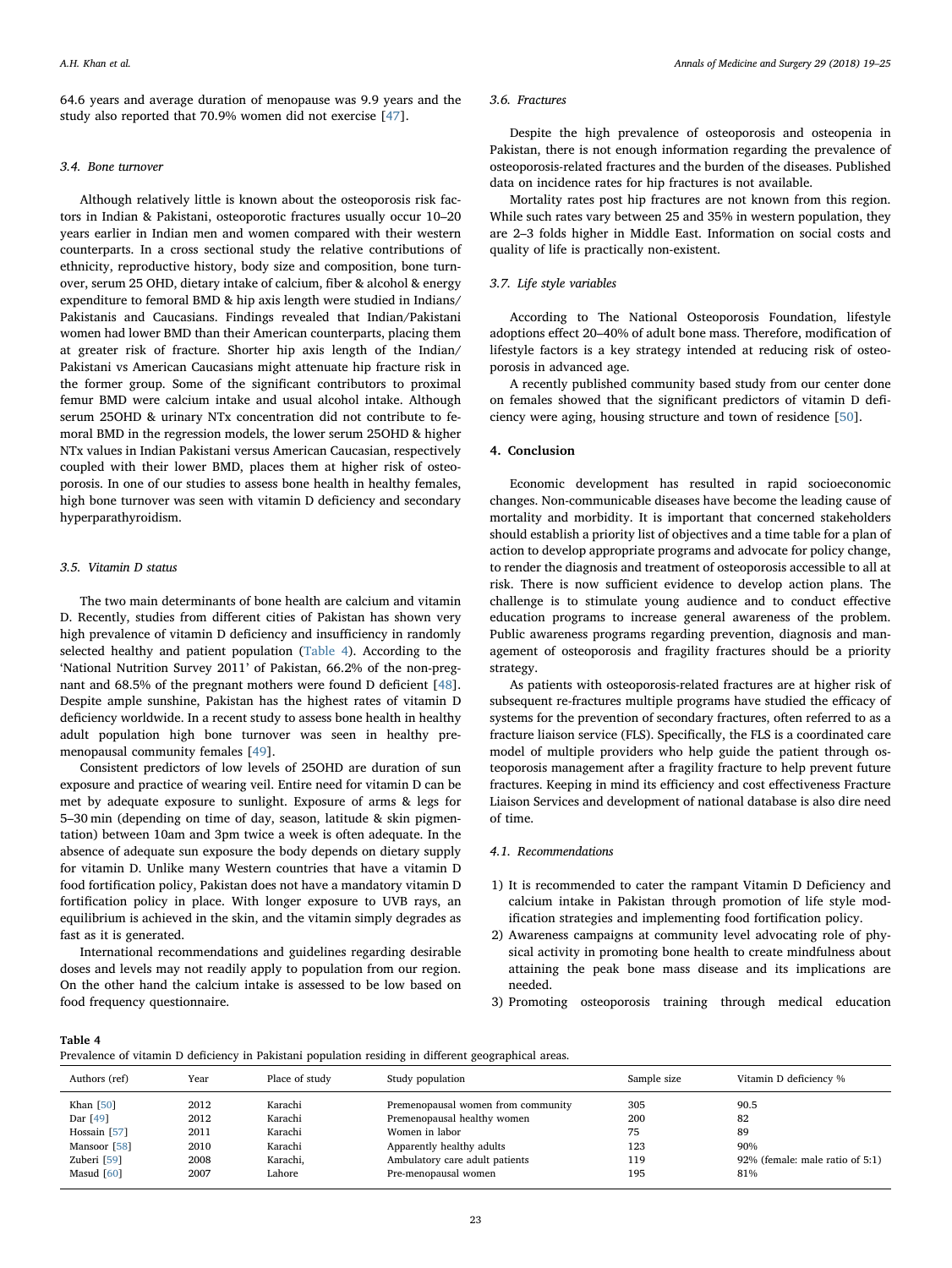#### A.H. Khan et al. *Annals of Medicine and Surgery 29 (2018) 19–25*

curriculum to physicians should be initiated.

- 4) Screening for high risk individuals, provision of adequate diagnostic facilities for DXA scanning for effective management and prompt diagnosis at low cost should be targeted.
- 5) Coordinated care model of fracture liaison service (FLS) should be promoted at Institutional level for prevention of secondary fracture and appropriate follow-ups.
- 6) At national level, osteoporosis should be included in the national action plan for the non-communicable diseases. So efforts to promote development of regional and national data base for fracture can be initiated.

#### Ethical approval

Review article based on literature search.

#### Sources of funding

None.

#### Author contribution

Dr Aysha Habib Khan, conceive the idea, design the study, data gathering, analysis & write up.

Dr Lena Jafri, data gathering, analysis & write-up.

Dr Sibtain, data gathering & write-up.

Dr Shahryar Noordin, critical review of the manuscript and writeup.

### Conflicts of interest

None.

#### Research registration number (UIN)

Not applicable.

#### Guarantor

Aysha Habib Khan.

#### References

- <span id="page-6-0"></span>[1] [Osteoporosis prevention, diagnosis, and therapy, NIH Consens. Statement 17 \(1\)](http://refhub.elsevier.com/S2049-0801(18)30043-8/sref1) [\(2000\) 1](http://refhub.elsevier.com/S2049-0801(18)30043-8/sref1)–45.
- <span id="page-6-1"></span>[2] Siris, E.S., et al., The clinical diagnosis of osteoporosis: a position statement from the national bone health alliance working group. Osteoporos. Int. 25(5): pp 1439–1443.
- <span id="page-6-2"></span>[3] [S.L. Silverman, Quality-of-life issues in osteoporosis, Curr. Rheumatol. Rep. 7 \(1\)](http://refhub.elsevier.com/S2049-0801(18)30043-8/sref3) [\(2005\) 39](http://refhub.elsevier.com/S2049-0801(18)30043-8/sref3)–45.
- <span id="page-6-3"></span>[4] [J.T. Harrington, et al., Hip fracture patients are not treated for osteoporosis: a call to](http://refhub.elsevier.com/S2049-0801(18)30043-8/sref4) [action, Arthritis Rheum. 47 \(6\) \(2002\) 651](http://refhub.elsevier.com/S2049-0801(18)30043-8/sref4)–654.
- [5] [S.A. Khan, et al., Osteoporosis follow-up after wrist fractures following minor](http://refhub.elsevier.com/S2049-0801(18)30043-8/sref5) [trauma, Arch. Intern. Med. 161 \(10\) \(2001\) 1309](http://refhub.elsevier.com/S2049-0801(18)30043-8/sref5)–1312.
- [6] [G.M. Kiebzak, et al., Undertreatment of osteoporosis in men with hip fracture, Arch.](http://refhub.elsevier.com/S2049-0801(18)30043-8/sref6) [Intern. Med. 162 \(19\) \(2002\) 2217](http://refhub.elsevier.com/S2049-0801(18)30043-8/sref6)–2222.
- [7] [M. Sattari, et al., Osteoporosis in the Women's health initiative: another treatment](http://refhub.elsevier.com/S2049-0801(18)30043-8/sref7) [gap? Am. J. Med. \(2017\).](http://refhub.elsevier.com/S2049-0801(18)30043-8/sref7)
- <span id="page-6-4"></span>[8] [V. Elliot-Gibson, et al., Practice patterns in the diagnosis and treatment of osteo](http://refhub.elsevier.com/S2049-0801(18)30043-8/sref8)[porosis after a fragility fracture: a systematic review, Osteoporos. Int. 15 \(10\)](http://refhub.elsevier.com/S2049-0801(18)30043-8/sref8) [\(2004\) 767](http://refhub.elsevier.com/S2049-0801(18)30043-8/sref8)–778.
- <span id="page-6-5"></span>[9] [R. Handa, A. Ali Kalla, G. Maalouf, Osteoporosis in developing countries, Best Pract.](http://refhub.elsevier.com/S2049-0801(18)30043-8/sref9) [Res. Clin. Rheumatol. 22 \(4\) \(2008\) 693](http://refhub.elsevier.com/S2049-0801(18)30043-8/sref9)–708.
- <span id="page-6-6"></span>[10] [S.H. Gehlbach, et al., Recognition of vertebral fracture in a clinical setting,](http://refhub.elsevier.com/S2049-0801(18)30043-8/sref10) [Osteoporos. Int. 11 \(7\) \(2000\) 577](http://refhub.elsevier.com/S2049-0801(18)30043-8/sref10)–582.
- <span id="page-6-7"></span>[11] [S.H. Gehlbach, M. Fournier, C. Bigelow, Recognition of osteoporosis by primary](http://refhub.elsevier.com/S2049-0801(18)30043-8/sref11) [care physicians, Am. J. Publ. Health 92 \(2\) \(2002\) 271](http://refhub.elsevier.com/S2049-0801(18)30043-8/sref11)–273.
- <span id="page-6-8"></span>[12] Kanis, J.A., et al., Development and use of FRAX in osteoporosis. Osteoporos. Int. 21 Suppl 2: pp S407–S413.
- [13] Leslie, W.D., et al., Construction of a FRAX(R) model for the assessment of fracture probability in Canada and implications for treatment. Osteoporos. Int. 22(3): pp 817–827.
- 
- [14] [N.D. Nguyen, et al., Development of prognostic nomograms for individualizing 5](http://refhub.elsevier.com/S2049-0801(18)30043-8/sref14) [year and 10-year fracture risks, Osteoporos. Int. 19 \(10\) \(2008\) 1431](http://refhub.elsevier.com/S2049-0801(18)30043-8/sref14)–1444.
- [15] [J. Hippisley-Cox, C. Coupland, Predicting risk of osteoporotic fracture in men and](http://refhub.elsevier.com/S2049-0801(18)30043-8/sref15) [women in England and Wales: prospective derivation and validation of](http://refhub.elsevier.com/S2049-0801(18)30043-8/sref15) [QFractureScores, BMJ 339 \(2009\) b4229.](http://refhub.elsevier.com/S2049-0801(18)30043-8/sref15)
- [16] [E. Lydick, et al., Development and validation of a simple questionnaire to facilitate](http://refhub.elsevier.com/S2049-0801(18)30043-8/sref16) identifi[cation of women likely to have low bone density, Am. J. Manag. Care 4 \(1\)](http://refhub.elsevier.com/S2049-0801(18)30043-8/sref16) [\(1998\) 37](http://refhub.elsevier.com/S2049-0801(18)30043-8/sref16)–48.
- [17] L. Weinstein, B. Ullery, Identifi[cation of at-risk women for osteoporosis screening,](http://refhub.elsevier.com/S2049-0801(18)30043-8/sref17) [Am. J. Obstet. Gynecol. 183 \(3\) \(2000\) 547](http://refhub.elsevier.com/S2049-0801(18)30043-8/sref17)–549.
- [18] [K. Michaelsson, et al., Screening for osteopenia and osteoporosis: selection by body](http://refhub.elsevier.com/S2049-0801(18)30043-8/sref18) composition, [Osteoporos. Int. 6 \(2\) \(1996\) 120](http://refhub.elsevier.com/S2049-0801(18)30043-8/sref18)–126.
- [19] [L.K. Koh, et al., A simple tool to identify asian women at increased risk of osteo](http://refhub.elsevier.com/S2049-0801(18)30043-8/sref19)[porosis, Osteoporos. Int. 12 \(8\) \(2001\) 699](http://refhub.elsevier.com/S2049-0801(18)30043-8/sref19)–705.
- [20] [S.M. Cadarette, et al., Development and validation of the Osteoporosis Risk](http://refhub.elsevier.com/S2049-0801(18)30043-8/sref20) [Assessment Instrument to facilitate selection of women for bone densitometry,](http://refhub.elsevier.com/S2049-0801(18)30043-8/sref20) [CMAJ \(Can. Med. Assoc. J.\) 162 \(9\) \(2000\) 1289](http://refhub.elsevier.com/S2049-0801(18)30043-8/sref20)–1294.
- [21] [W. Ben Sedrine, et al., Evaluation of the simple calculated osteoporosis risk esti](http://refhub.elsevier.com/S2049-0801(18)30043-8/sref21)[mation \(SCORE\) in a sample of white women from Belgium, Bone 29 \(4\) \(2001\)](http://refhub.elsevier.com/S2049-0801(18)30043-8/sref21) 374–[380.](http://refhub.elsevier.com/S2049-0801(18)30043-8/sref21)
- [22] [J.Y. Reginster, et al., Validation of OSIRIS, a prescreening tool for the identi](http://refhub.elsevier.com/S2049-0801(18)30043-8/sref22)fication [of women with an increased risk of osteoporosis, Gynecol. Endocrinol. 18 \(1\)](http://refhub.elsevier.com/S2049-0801(18)30043-8/sref22) [\(2004\) 3](http://refhub.elsevier.com/S2049-0801(18)30043-8/sref22)–8.
- [23] [F. Richy, et al., Validation and comparative evaluation of the osteoporosis self](http://refhub.elsevier.com/S2049-0801(18)30043-8/sref23)[assessment tool \(OST\) in a Caucasian population from Belgium, QJM 97 \(1\) \(2004\)](http://refhub.elsevier.com/S2049-0801(18)30043-8/sref23) 39–[46.](http://refhub.elsevier.com/S2049-0801(18)30043-8/sref23)
- [24] [S. Bhattacharya, Multifaceted contributions: health workers and smallpox eradi](http://refhub.elsevier.com/S2049-0801(18)30043-8/sref24)[cation in India, Ciência Saúde Coletiva 13 \(3\) \(2008\) 955](http://refhub.elsevier.com/S2049-0801(18)30043-8/sref24)–964.
- [25] Shan, L.P., et al., Developing a Malaysian osteoporosis screening tool (MOST) for early osteoporosis detection in Malaysian women. Sex Reprod Healthc. 2(2): pp 77–82.
- <span id="page-6-9"></span>[26] [Assessment of fracture risk and its application to screening for postmenopausal](http://refhub.elsevier.com/S2049-0801(18)30043-8/sref26) [osteoporosis. Report of a WHO Study Group, World Health Organ Tech Rep Ser 843](http://refhub.elsevier.com/S2049-0801(18)30043-8/sref26) [\(1994\) 1](http://refhub.elsevier.com/S2049-0801(18)30043-8/sref26)–129.
- <span id="page-6-10"></span>[27] [F. Cosman, et al., Clinician's guide to prevention and treatment of osteoporosis,](http://refhub.elsevier.com/S2049-0801(18)30043-8/sref27) [Osteoporos. Int. 25 \(10\) \(2014\) 2359](http://refhub.elsevier.com/S2049-0801(18)30043-8/sref27)–2381.
- <span id="page-6-11"></span>[28] [J.A. Kanis, Diagnosis of osteoporosis and assessment of fracture risk, Lancet 359](http://refhub.elsevier.com/S2049-0801(18)30043-8/sref28) [\(9321\) \(2002\) 1929](http://refhub.elsevier.com/S2049-0801(18)30043-8/sref28)–1936.
- <span id="page-6-12"></span>[29] [L.S. Lim, L.J. Hoeksema, K. Sherin, Screening for osteoporosis in the adult U.S.](http://refhub.elsevier.com/S2049-0801(18)30043-8/sref29) [population: ACPM position statement on preventive practice, Am. J. Prev. Med. 36](http://refhub.elsevier.com/S2049-0801(18)30043-8/sref29) [\(4\) \(2009\) 366](http://refhub.elsevier.com/S2049-0801(18)30043-8/sref29)–375.
- <span id="page-6-13"></span>[30] [O. Chaki, et al., The predictive value of biochemical markers of bone turnover for](http://refhub.elsevier.com/S2049-0801(18)30043-8/sref30) [bone mineral density in postmenopausal Japanese women, J. Bone Miner. Res. 15](http://refhub.elsevier.com/S2049-0801(18)30043-8/sref30) [\(8\) \(2000\) 1537](http://refhub.elsevier.com/S2049-0801(18)30043-8/sref30)–1544.
- [31] [K.K. Ivaska, et al., Serial assessment of serum bone metabolism markers identi](http://refhub.elsevier.com/S2049-0801(18)30043-8/sref31)fies [women with the highest rate of bone loss and osteoporosis risk, J. Clin. Endocrinol.](http://refhub.elsevier.com/S2049-0801(18)30043-8/sref31) [Metab. 93 \(7\) \(2008\) 2622](http://refhub.elsevier.com/S2049-0801(18)30043-8/sref31)–2632.
- [32] [H. Johansson, et al., A meta-analysis of reference markers of bone turnover for](http://refhub.elsevier.com/S2049-0801(18)30043-8/sref32) [prediction of fracture, Calcif. Tissue Int. 94 \(5\) \(2014\) 560](http://refhub.elsevier.com/S2049-0801(18)30043-8/sref32)–567.
- <span id="page-6-14"></span>[33] [P. Garnero, et al., Markers of bone resorption predict hip fracture in elderly women:](http://refhub.elsevier.com/S2049-0801(18)30043-8/sref33) [the EPIDOS Prospective Study, J. Bone Miner. Res. 11 \(10\) \(1996\) 1531](http://refhub.elsevier.com/S2049-0801(18)30043-8/sref33)–1538.
- <span id="page-6-20"></span>[34] Dennison, E.M., et al., Effect of co-morbidities on fracture risk: findings from the global longitudinal study of osteoporosis in women (GLOW). Bone. 50(6): pp 1288–1293.
- <span id="page-6-21"></span>[35] [N. Gusi, A. Raimundo, A. Leal, Low-frequency vibratory exercise reduces the risk of](http://refhub.elsevier.com/S2049-0801(18)30043-8/sref35) [bone fracture more than walking: a randomized controlled trial, BMC Muscoskel.](http://refhub.elsevier.com/S2049-0801(18)30043-8/sref35) [Disord. 7 \(2006\) 92.](http://refhub.elsevier.com/S2049-0801(18)30043-8/sref35)
- <span id="page-6-22"></span>[36] [C. Annweiler, O. Beauchet, Relationship between bone, fracture, and exercise: the](http://refhub.elsevier.com/S2049-0801(18)30043-8/sref36) [key role of vitamin D, Arch. Intern. Med. 169 \(17\) \(2009\) 1638 author reply 1638.](http://refhub.elsevier.com/S2049-0801(18)30043-8/sref36)
- <span id="page-6-23"></span>[37] [M.C. Chapuy, et al., Vitamin D3 and calcium to prevent hip fractures in the elderly](http://refhub.elsevier.com/S2049-0801(18)30043-8/sref37) [women, N. Engl. J. Med. 327 \(23\) \(1992\) 1637](http://refhub.elsevier.com/S2049-0801(18)30043-8/sref37)–1642.
- <span id="page-6-24"></span>[38] B. Dawson-Hughes, et al., Eff[ect of calcium and vitamin D supplementation on bone](http://refhub.elsevier.com/S2049-0801(18)30043-8/sref38) [density in men and women 65 years of age or older, N. Engl. J. Med. 337 \(10\)](http://refhub.elsevier.com/S2049-0801(18)30043-8/sref38) [\(1997\) 670](http://refhub.elsevier.com/S2049-0801(18)30043-8/sref38)–676.
- <span id="page-6-25"></span>[39] [N.B. Watts, et al., National osteoporosis foundation 2008 Clinician's guide to pre](http://refhub.elsevier.com/S2049-0801(18)30043-8/sref39)[vention and treatment of osteoporosis and the world health organization fracture](http://refhub.elsevier.com/S2049-0801(18)30043-8/sref39) [risk assessment tool \(FRAX\): what they mean to the bone densitometrist and bone](http://refhub.elsevier.com/S2049-0801(18)30043-8/sref39) [technologist, J. Clin. Densitom. 11 \(4\) \(2008\) 473](http://refhub.elsevier.com/S2049-0801(18)30043-8/sref39)–477.
- <span id="page-6-26"></span>[40] [U. Habiba, A.S, Hassan, Predisposition to osteoporosis in postmenopausal women, J](http://refhub.elsevier.com/S2049-0801(18)30043-8/sref40) [Coll Physicians Surg Pak 12 \(2002\) 297](http://refhub.elsevier.com/S2049-0801(18)30043-8/sref40)–301.
- <span id="page-6-16"></span>[41] [S. Zahoor, U. Ayub, Prevalence of osteoporosis in postmenopausal women visiting](http://refhub.elsevier.com/S2049-0801(18)30043-8/sref41) [police and services hospital, Peshawar NWFP, JPMI 24 \(1\) \(2010\) 4](http://refhub.elsevier.com/S2049-0801(18)30043-8/sref41)–8.
- <span id="page-6-27"></span>[42] [M. Riaz, et al., Knowledge about osteoporosis among healthy women attending a](http://refhub.elsevier.com/S2049-0801(18)30043-8/sref42) [tertiary care hospital, J. Pakistan Med. Assoc. 58 \(4\) \(2008\) 190](http://refhub.elsevier.com/S2049-0801(18)30043-8/sref42)–194.
- <span id="page-6-28"></span>[43] [I. Khan, et al., Hip fragility fractures: anaemia, calcium and vitamin D supple](http://refhub.elsevier.com/S2049-0801(18)30043-8/sref43)[mentation, J. Pakistan Med. Assoc. 65 \(11 Suppl 3\) \(2015\) S55](http://refhub.elsevier.com/S2049-0801(18)30043-8/sref43)–S58.
- <span id="page-6-19"></span>[44] [M. Fatima, et al., Determining the risk factors and prevalence of osteoporosis using](http://refhub.elsevier.com/S2049-0801(18)30043-8/sref44) [quantitative ultrasonography in Pakistani adult women, Singap. Med. J. 50 \(1\)](http://refhub.elsevier.com/S2049-0801(18)30043-8/sref44) [\(2009\) 20](http://refhub.elsevier.com/S2049-0801(18)30043-8/sref44)–28.
- <span id="page-6-18"></span>[45] [L. Baig, F.A. Mansuri, S.A. Karim, Association of menopause with osteopenia and](http://refhub.elsevier.com/S2049-0801(18)30043-8/sref45) [osteoporosis: results from population based study done in Karachi, J Coll Physicians](http://refhub.elsevier.com/S2049-0801(18)30043-8/sref45) [Surg Pak 19 \(4\) \(2009\) 240](http://refhub.elsevier.com/S2049-0801(18)30043-8/sref45)–244.
- <span id="page-6-15"></span>[46] Lowe, N.M., et al., Dietary calcium intake, vitamin D status, and bone health in postmenopausal women in rural Pakistan. J. Health Popul. Nutr. 29(5): pp 465–470.
- <span id="page-6-17"></span>[47] Mamji, M., J. Hasan, and S. MS., Risk Factors for Osteoporosis in post-menopausal